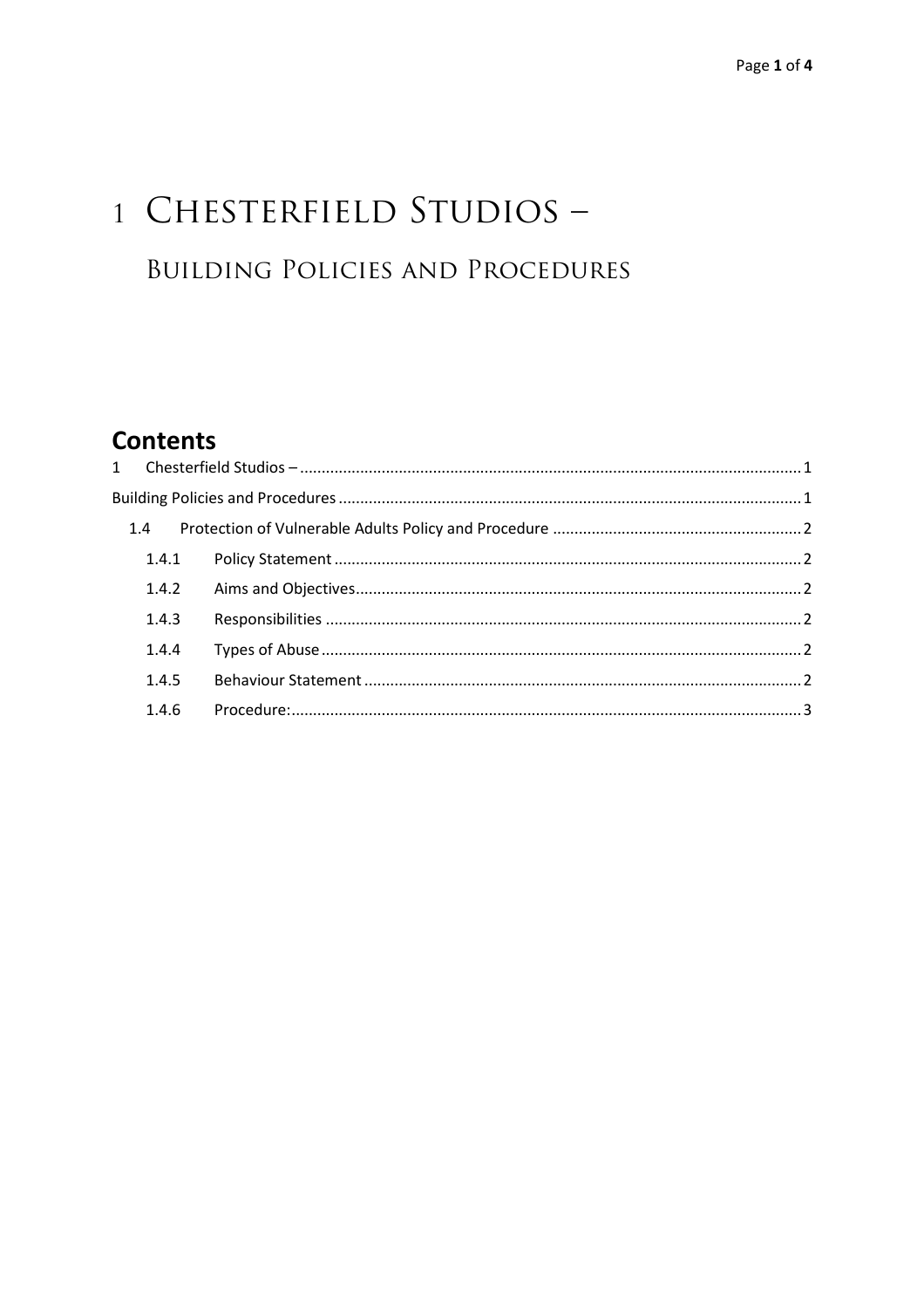# **1.4 Protection of Vulnerable Adults Policy and Procedure**

### 1.4.1 POLICY STATEMENT

Chesterfield Studios Ltd is fully committed to safeguarding the well-being of its participants. Employees, leaders and volunteers should be fully aware of the organisation's Safeguarding guidelines. They should also show respect and understanding for their own rights, safety and welfare and conduct themselves in a way that reflects the principles of Chesterfield Studios Ltd.

# 1.4.2 Aims and Objectives

In order to achieve the principles of the Policy Statement Chesterfield Studios will:

- Create an environment where people feel secure, have their viewpoints valued and are encouraged to talk and are listened to
- Continue to develop awareness in all staff and volunteers of the need for Safeguarding vulnerable adults and their responsibilities in identifying abuse
- Ensuring that all staff are aware of the referral procedures at Chesterfield Studios
- Ensuring that outside agencies are involved as appropriate
- Providing information for parents/carers outlining procedures laid down within this and other related Chesterfield Studios policies
- Ensure young people know there are adults at Chesterfield Studios whom they can approach if they are worried

# 1.4.3 Responsibilities

To be effective in this role, staff must:

- Act as a source of advice, support and expertise within the organisation and be responsible for co-ordinating action regarding referrals, liaising with Social Services and other relevant agencies in cases of abuse and allegations of abuse, regarding both young people and members of staff/volunteers
- Ensure each member of staff has access to, and is aware of, Chesterfield Studios Ltd's Vulnerable Adult Protection Policy
- Ensure the Policy is reviewed annually
- Ensure copies of the Policy are available to alert them to the fact that Chesterfield Studios Ltd may need to make referrals
- To ensure that there are safe and effective recruitment and disciplinary procedures in place.

# 1.4.4 Types of Abuse

- Sexual
- Neglect
- Physical
- Emotional

# 1.4.5 Behaviour Statement

#### **ALWAYS:**

- Treat others as you would expect them to treat you.
- Provide an example you wish others to follow.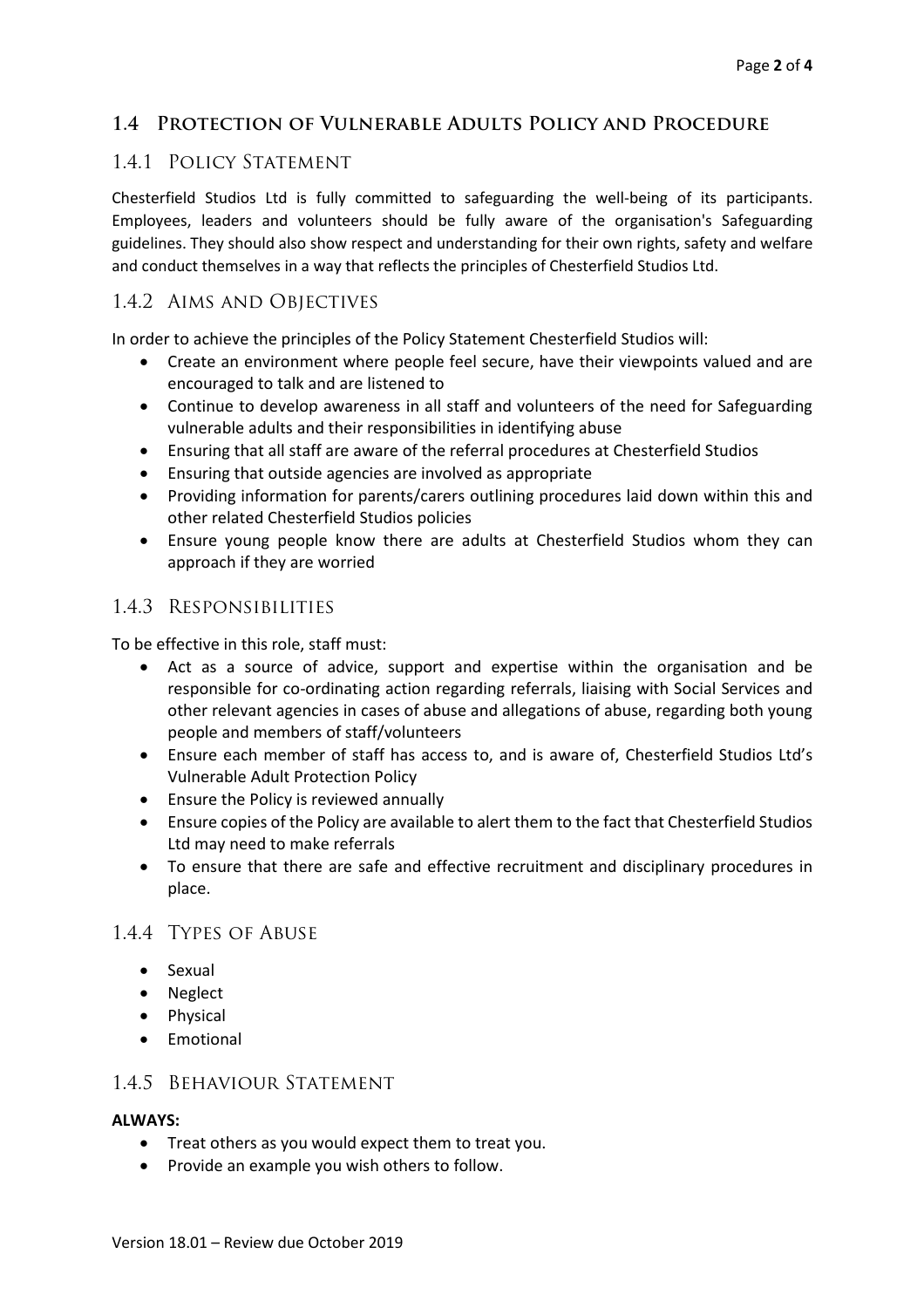- Respect a person's right to privacy
- Remember someone might misinterpret your actions and your comments, no matter how well intentioned
- Recognise that caution is required, particularly in sensitive moments, such as when dealing with bullying, bereavement, grief or abuse
- Be aware of the possible implications of physical contact with young people

#### **NEVER**:

- Show favouritism to any individual
- Make suggestive remarks or gestures
- Do things of a personal nature for a child that they could do for themselves.
- Allow young people to use inappropriate language unchallenged (i.e. swearing, racial/sexual taunts)
- Permit abusive youth peer activities (e.g. bullying, ridiculing or initiation ceremonies)
- Jump to conclusions
- Allow yourself to be drawn into any inappropriate attention seeking behaviour by young people (e.g. tantrums, crushes)
- Exaggerate or trivialise child abuse issues
- Rely upon just your good name to protect you
- Believe "it could never happen to me", both dealing with abuse or being accused of committing abuse

#### **If one-to-one contact is unavoidable**

- Make sure it is for as short a time as possible
- Ensure you remain accessible to others
- Tell someone where you are going, what you are doing and why
- Try to move with the young person to areas where there are more people
- Obtain permission from the young person before any physical contact is made, for instance if you need to administer first aid
- Try to avoid unnecessary physical contact especially if it may be misconstrued by the child or other people
- Avoid giving young people a lift alone, however short the journey.

# 1.4.6 Procedure:

#### **If you suspect or are told that a young person is being abused:**

- **If you have an immediate concern that a person is suffering from or at risk of significant harm, please telephone Call Derbyshire: 01629 533190 at any time or contact the police by ringing their call centre number 101 (24 hours)**
- You **must** always refer to the designated persons at Chesterfield Studios don't investigate yourself
- Ensure that the young person is given the opportunity to talk to you, or an independent person
- Listen to the person without interruption, and do not ask questions about what you may suspect
- Do not approach a suspected abuser yourself. Provide support to the person.
- Accept at face value what the person says